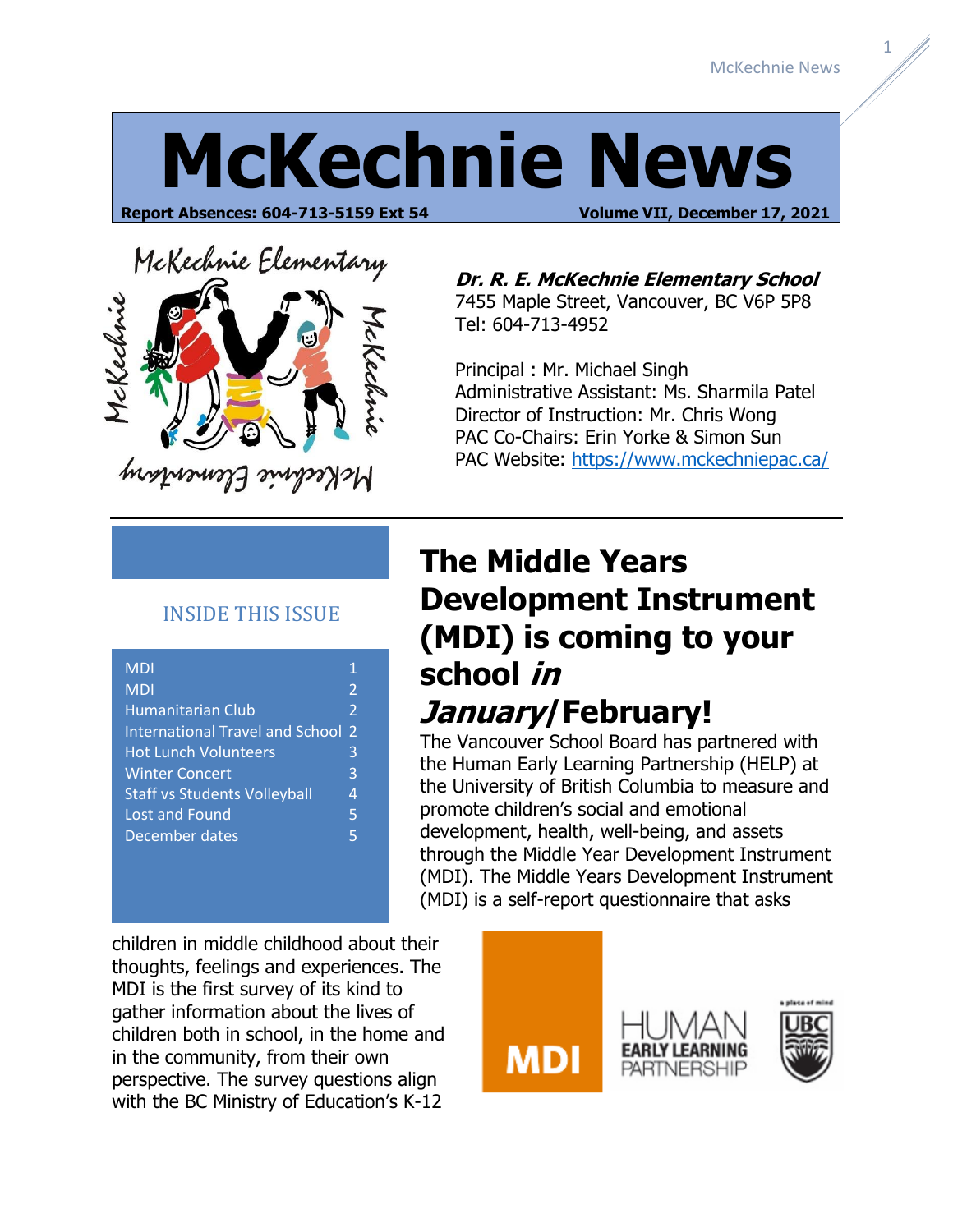curriculum, which includes a focus on promoting children's personal and social competencies.

Grade 7 students are invited to complete the MDI during class time between: **January 11th and February 28th, 2022.**

For more information and to view the questionnaires: <http://earlylearning.ubc.ca/mdi/>

Parent FAQs: <http://earlylearning.ubc.ca/mdi/parent-guardian-resources/>

If you don't want your child to participate, please contact your child's teacher, fill out the withdrawal form at the end of the parent/guardian informed passive consent letter, or contact the MDI project staff at [mdi@help.ubc.ca.](mailto:mdi@help.ubc.ca)

## **Humanitarian Club – Save up your bottles and cans over the Holidays for a good cause!**

McKechnie Humanitarian Club members will be collecting recyclable bottles and cans in January. Proceeds raised will go to charity. Please collect recyclable bottles and cans over December break to contribute to the bottle drive in



January. We will be collecting towards the end of the first week in January. Stay tuned for more information!

#### **International Travel and School**



An email was sent to families today with detailed information regarding international travel during the holidays. Unvaccinated or partially vaccinated students, staff, and other adults should not return to school within 14 days following international travel, regardless of who they travel with or if they receive a negative PCR test result.

Please note, travel rules and restrictions are subject to change. Regardless of vaccination status, it is the responsibility of staff and students/families to review the latest federal guidance. For the latest information, visit [travel.gc.ca/travel-covid](https://travel.gc.ca/travel-covid)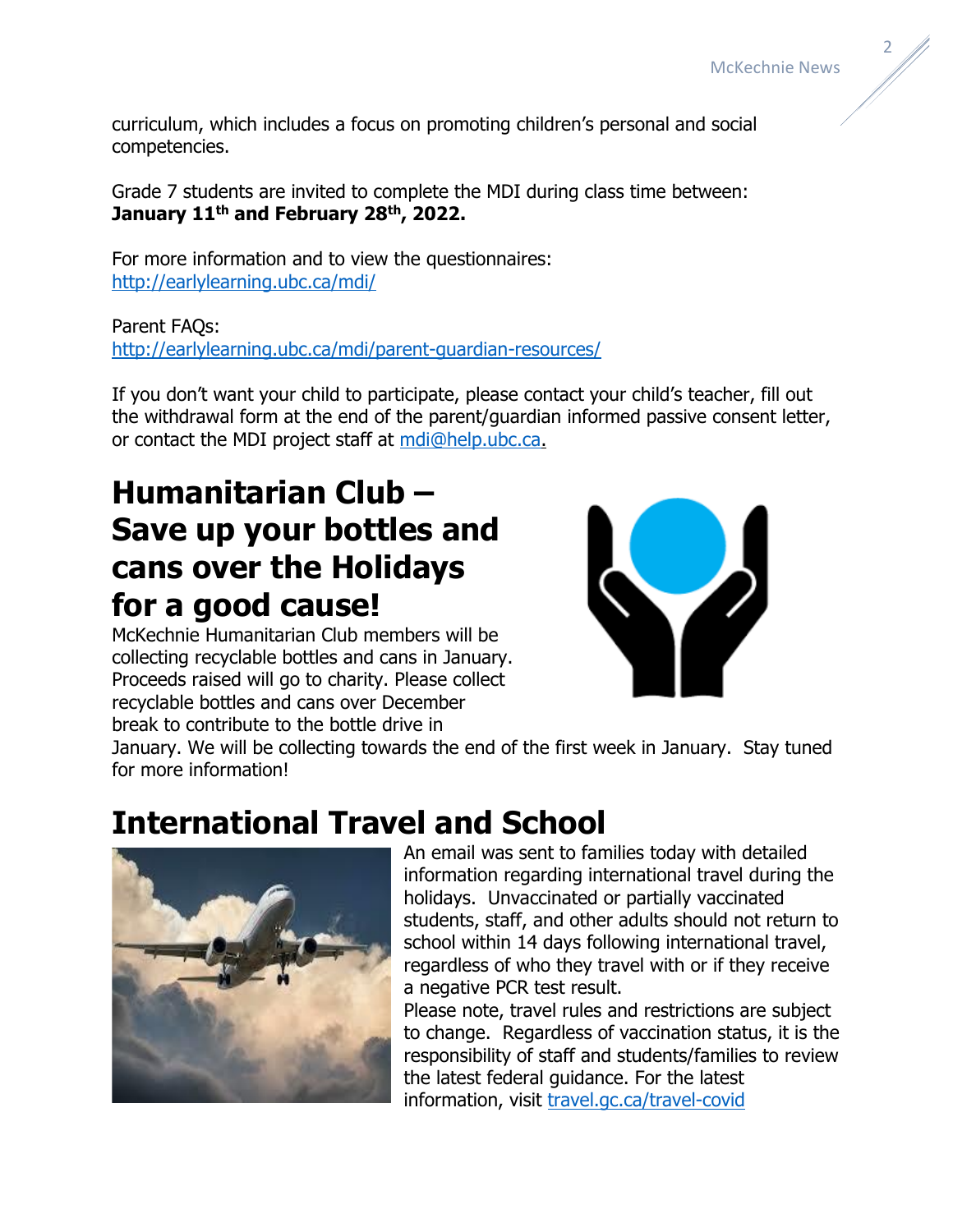### **Hot Lunch Volunteers**

Thank you to our **Hot Lunch** volunteers for helping out every Wednesday to distribute Hot Lunches.

Tiffany, Diana, Simon, Navi, Sophia & Ann also helped with sorting all the McKechnie spirit wear this week too!

A **HUGE thank you** also to the **PIZZA LUNCH** crew led by Christina & Alvin every Friday.



#### **Winter Concert**

A reminder to families that an email link will be provided on Friday for McKechnie's



Virtual Winter Concert. Every division, as well as the school choir will be featured. A big thank you to student volunteers Averey Haqq, Kenny Wu, and Brandon Yu from Division 3 who assisted with the filming. All students have been working very hard these past few weeks learning their songs, and we hope you will enjoy the presentation as much as we did it preparing it for you. A big thank you to Mr.D for all of his hard work getting the students performance ready and also for the countless hours he put into editing and compiling the video footage. Well done!

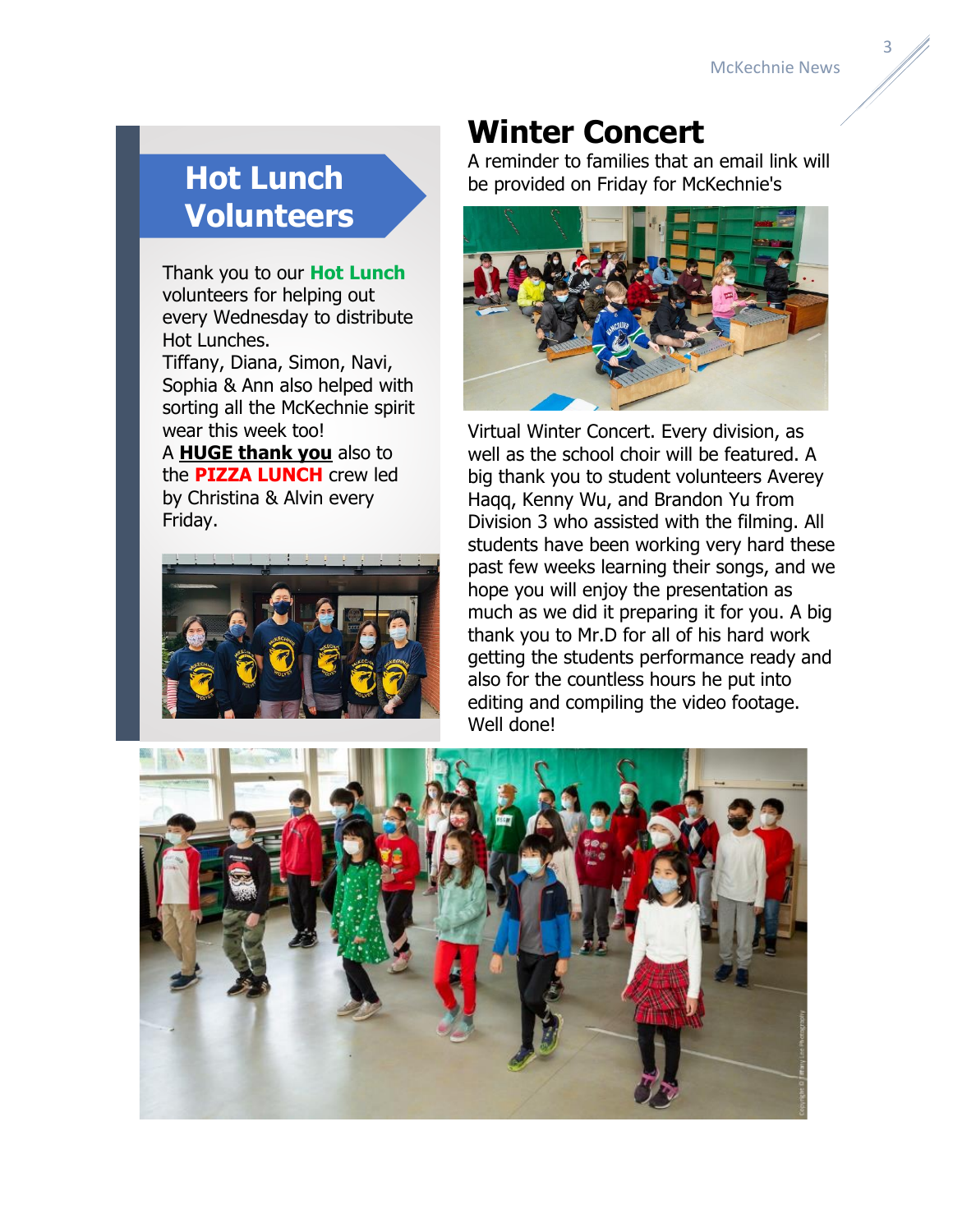#### **Staff vs Students Volleyball Game**

On Wednesday December 15th the Senior Boys Volleyball team played a lunch time game against the McKechnie staff. In a very competitive match, the staff was able to edge out a victory over the students. A fun time was had by all. Some of the highlights were captured below.